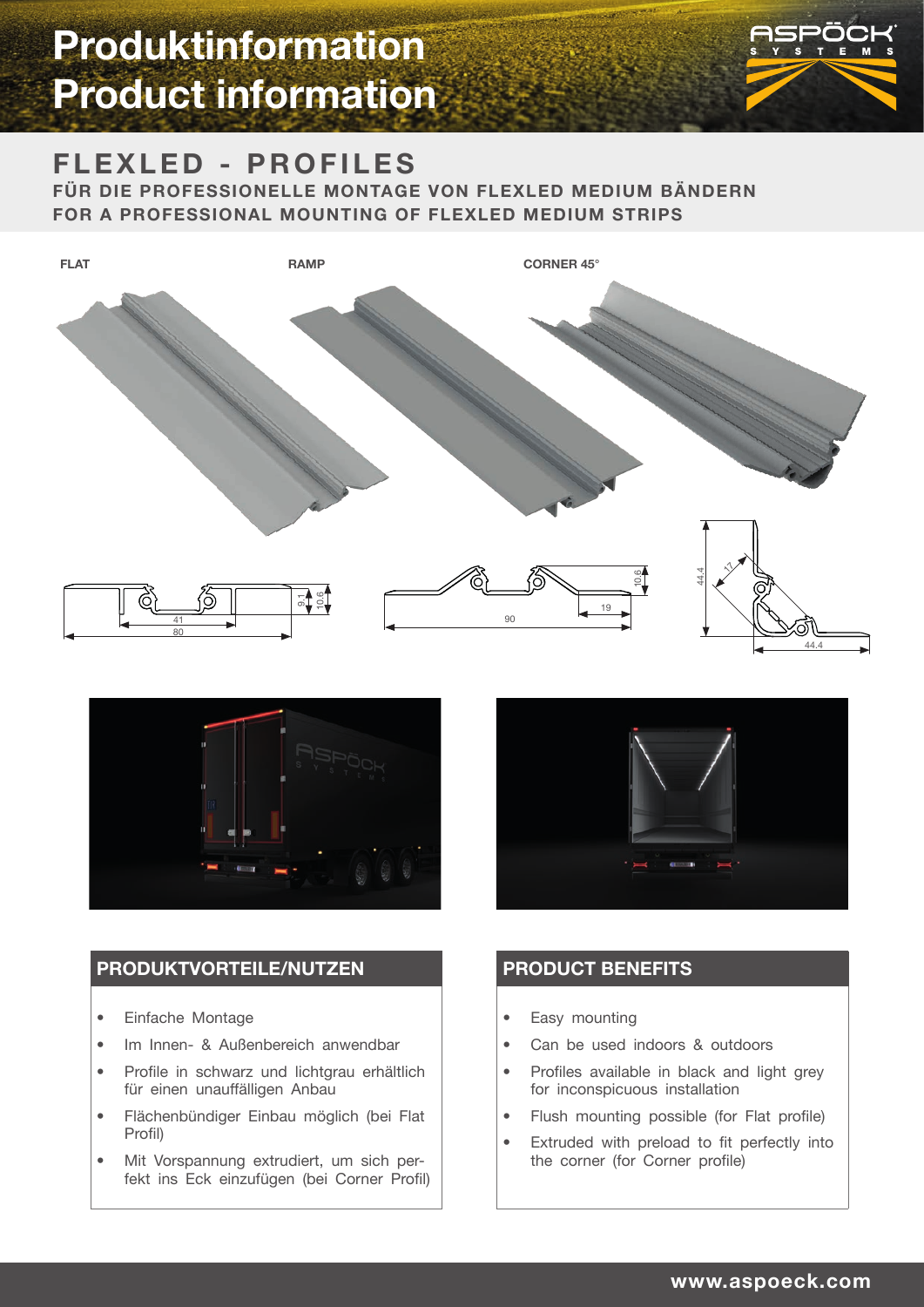

## **FLEXLED - PROFILES**

| <b>TECHNISCHE DATEN</b><br><b>TECHNICAL FACTS</b>                     |                                                                                                                                                                                                |
|-----------------------------------------------------------------------|------------------------------------------------------------------------------------------------------------------------------------------------------------------------------------------------|
| <b>VIBRATIONSGEPRÜFT:</b><br><b>VIBRATION TESTED:</b>                 | Aspöck Systems Vibrationstest (PAW 80.04)<br>Aspöck Systems vibration test (PAW 80.04)                                                                                                         |
| <b>UV-STABILITÄT:</b><br><b>UV STABILITY:</b>                         | 2000 Stunden<br>2000 hours                                                                                                                                                                     |
| <b>MATERIAL:</b><br><b>MATERIAL:</b>                                  | <b>PVC</b>                                                                                                                                                                                     |
| <b>ARBEITSTEMPERATURBEREICH:</b><br><b>WORKING TEMPERATURE RANGE:</b> | $-20^{\circ}$ C - $+50^{\circ}$ C                                                                                                                                                              |
| LAGERTEMPERATURBEREICH:<br><b>STORAGE TEMPERATURE RANGE:</b>          | $-40^{\circ}$ C - $+80^{\circ}$ C                                                                                                                                                              |
| <b>CHEMISCHE BESTÄNDIGKEIT:</b><br><b>CHEMICAL RESISTANCE:</b>        | Diesel, bleifreies Benzin, Isopropylalkohol-Reiniger, Motoröl, Auto-/Lkw-Wasch-<br>chemikalien<br>Diesel, unleaded gasoline, isopropyl alcohol cleaner, motor oil, car/truck<br>wash chemicals |

### **ANWENDUNGSBEISPIELE APPLICATION EXAMPLES**